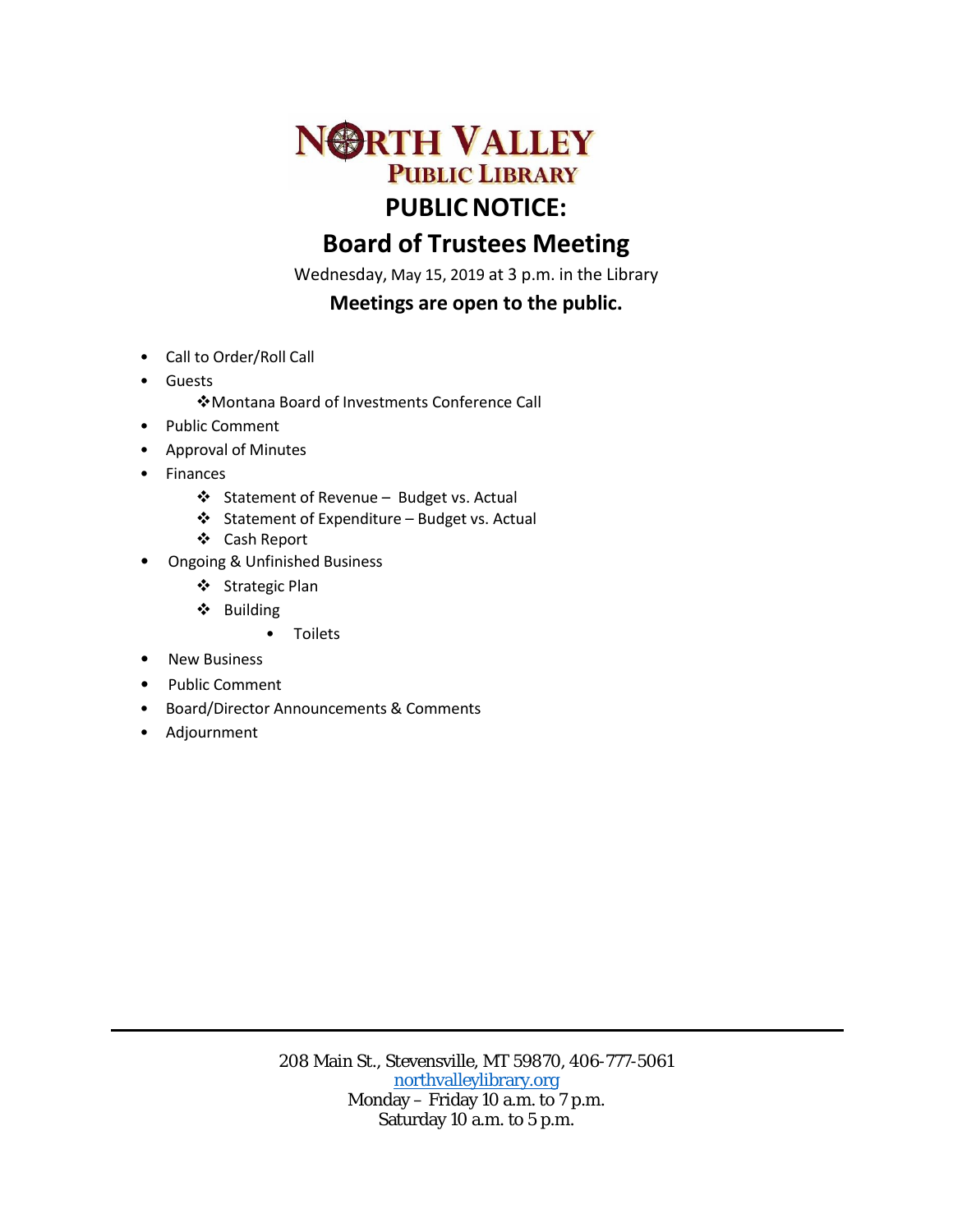## North Valley Public Library Board of Trustees Meeting Wednesday, May 15, 2019 Montana Room

Victoria Howell, Board Chairman Leon Theroux, Board Member Dianne Snedigar, Board Member Caitlin Dunn, Board Member Denise Ard, Board Member

Victoria called the meeting to order at 3:08 p.m. Board member Kim Tiplady and Foundation President, Amy Horlacher were not present.

Victoria arranged a conference call with Louise Welsh, who is with the State Board of Investments.

Louise gave a quick overview of how to begin the process of getting a Preliminary Architecture Report (PAR). She handles loans within the department, mostly Intercap loans. An Intercap loan is a variable rate loan program. If one has a PAR, one can fully finance a project with an Intercap loan at 3.37% interest per year and then a balloon payment, or the loan can extend 3 years with a balloon payment at the end. The loan period can be no more than 15 years.

It is possible to get a loan from the State Board of Investments for the cost of a PAR (possibly \$20,000). If money is tight, the interest can be paid right away and then the loan can be paid off. The State can fund a PAR or a project with a matching grant (if we could get one). We would pay one fourth of the cost and the Department of Investments would pay three quarters. If we do not receive a grant, they can finance the full amount for six years. As the loan is paid down each year, there will be a different interest rate.

The PAR and architectural plan that was done 8 years ago for the library cannot be used. So we would need a new PAR.

The variable spread is set at a minimum of 1.5% and cannot go above 16.5 %. The loan would have Double A-2 rating, which is low bond rate. Louise was not sure if we could wrap the previous PAR loan in order to reduce cost, but said it is not a good idea to combine a new loan with an old Intercap loan. If you do that, the amount will increase because of refinancing and you get a different maturity rate. We already have a maturity date with our existing loan and will not be able to add to that date. In order to get a lower debt service, we could refinance the existing mortgage for a better variable rate. There are no fixed rates with Intercap loans, but we could possibly find a USDA rural development loan with a fixed rate. Gus at the Department of Commerce said our eligibility would have to fall into a low to moderate income district and it's hard to prove those percentages to meet grant eligibility. Louise suggested contacting the architectural firm who did the previous PAR for some of our questions. Victoria will make some calls to see what our statistics are.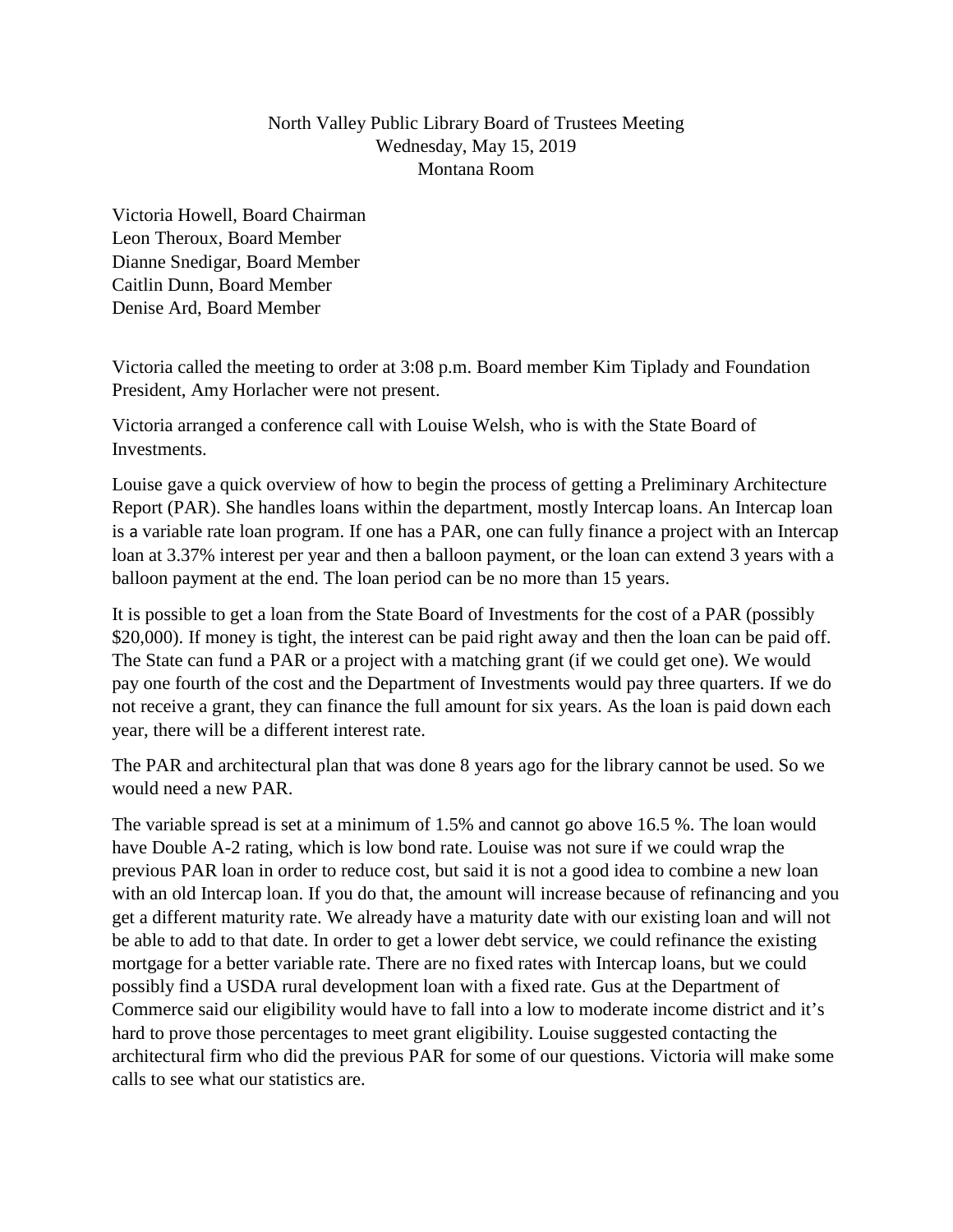Board Discussion after the conference call: Victoria wondered if we have the old PAR the board had done a few years ago in our files? Joanne Charbonneau may know it's whereabouts, or anyone else on the board of trustees at that time. Victoria could contact Jon Conlan. Leon said six years for the life of a PAR was too short considering the cost. Victoria will ask Comma-Q if they have a copy of our old PAR.

Victoria feels like she needs to talk to Gus at the Department of Commerce again to gather more information and go over some questions.

Trustee Meeting resumed: There was no public comment. Pam will make corrections to last month's minutes, Caitlin motioned to approve the minutes. Dianne seconded the motion. Minutes were approved unanimously. Leon likes sending corrections to Pam.

Finances: Leon is feeling better about understanding the financial statements and appreciates how well Denise explains them. Denise said patrons are not paying the non-resident fee and are instead going to the Hamilton or Missoula Library because there is no fee. She wonders if the fee is worth keeping. She budgeted \$1,000 to come from the Foundation and they decided to hold on to that money because the Foundation wants to know how the library is spending the money they raise. Victoria says Denise already has authority to spend money where it is needed. Denise wants to put the Foundation money towards the Montana Shared Catalog annual fee.

Leon makes donations and Denise gives Leon her ideas as a choice and then he decides. He would rather make donations directly to Denise because of their arrangement. Dianne asked about the line item for IT and whether it will get spent this year since Bret has not been around. It will not but Denise plans on keeping the IT line the same next fiscal year because the work still needs done when Bret gets back.

Expenditures and Revenues are at 75% spent with a month and a half left of this fiscal year. Denise would like to increase the professional development fund next fiscal year. The Montana Library Association's annual meeting is in Missoula next fiscal year. Denise said it is important staff attend and wants to close the library for 2 days so staff can go.

There are two budget lines for supplies and small equipment. Denise clarified; one is for cleaning and use for the building like paper towels, toilet paper, etc. and the other is for office and library supplies such as book covers, tape, sticky notes, etc. Leon motioned to approve the finances, Caitlin seconded. The motion carried unanimously.

Strategic Plan: Hours were discussed and if the library should open at 9:30 instead of 10:00 a.m. Denise will send out a survey to staff. There was a suggestion of having summer hours and winter hours.

Building/Toilets: The handle on the troubled toilet has been fixed again, with a heavy-duty handle, but Denise says a better solution is necessary since the handles and innards of the toilets break all the time. She suggested a toilet with a bigger throat since the pipes are not big enough for larger objects. Dianne suggested a super flush toilet. Denise will ask Brian from the Plumber about a bid for a better toilet, like an American Standard that is a 1.6-gallon commercial grade with an 80-inch throat and super flush.